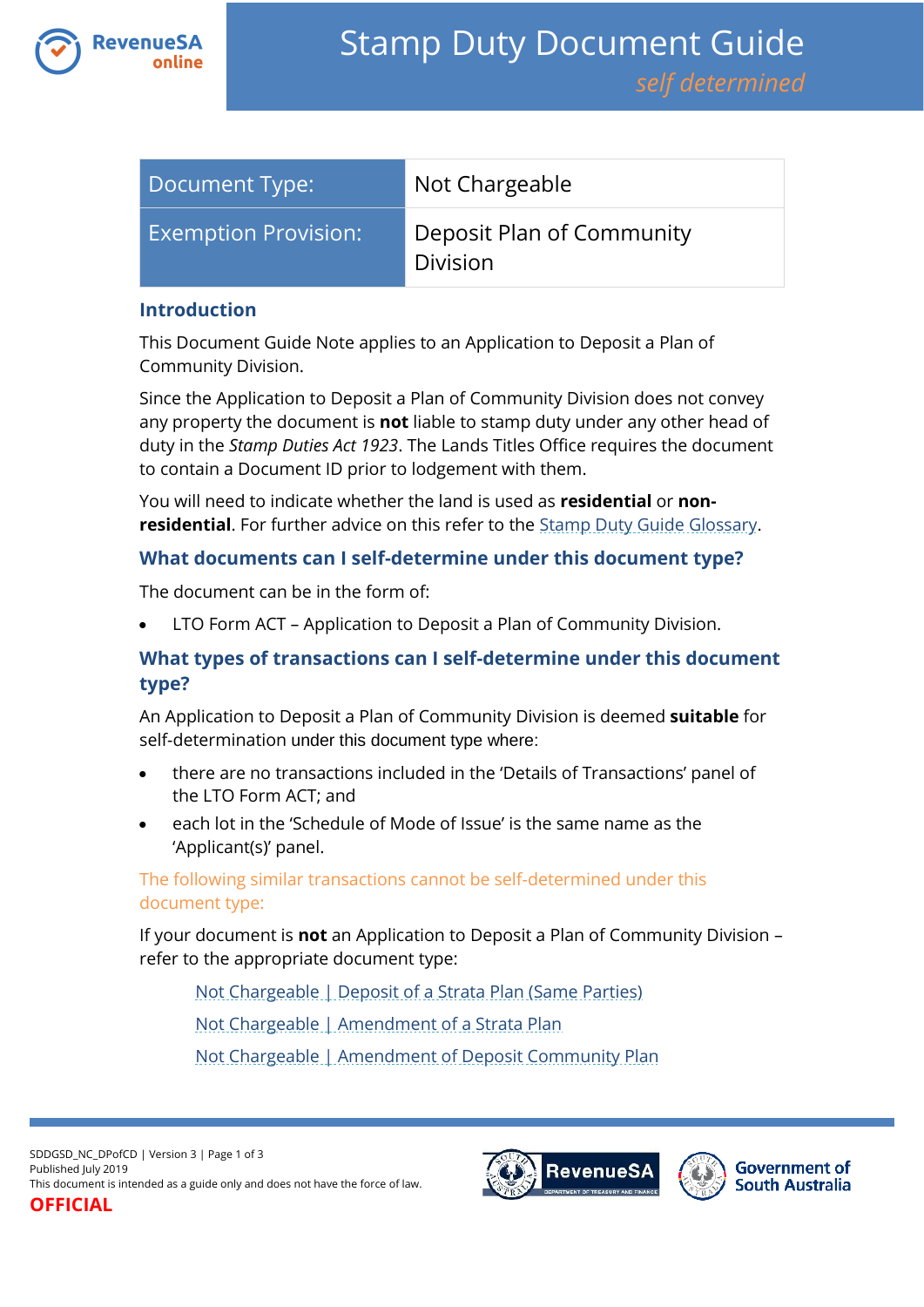

If the Application to Deposit a Plan of Community Division **includes a vesting** in the 'Details of Transactions' panel the document **must be submitted to the Commissioner for assessment** together with:

- a copy of the relevant Certificate of Title(s);
- a copy of the Community Division Plan; and
- a detailed submission.

# **What evidence do I need to retain for audit purposes?**

For audit purposes, you will need to retain the following documentation either in paper form or electronic form:

- a copy of the documents; and
- evidence that a stamp duty determination has been made (i.e. Certificate of Stamp Duty, Document ID or stamped document).

### **What Section(s) of the** *Stamp Duties Act 1923* **applies?**

Since the Application to Deposit a Plan of Community Division does not convey any property the document is **not** liable to stamp duty under any other head of duty in the *Stamp Duties Act 1923*.

# **What stamp duty is payable on this document?**

This document is not liable to stamp duty.

The Lands Titles Office requires these documents to have a Document ID prior to lodgement for registration.

### **Example**

### Application to Deposit a Plan of Community Division (LTO Form ACT)

Sam, Jo and Dave are the registered proprietors of CT 5555/49 (which is vacant land) as Joint Tenants. They have agreed to divide the land into three community lots and common property.

- Sam, Jo and Dave are listed in the 'Applicants' panel of the LTO Form ACT; and
- The 'Schedule of Mode of Issue' shows:
	- o Lot 1 issuing in the name of Sam, Jo and Dave as Joint Tenants;
	- $\circ$  Lot 2 issuing in the name of Sam, Jo and Dave as Joint Tenants;
	- o Lot 3 issuing in the name of Sam, Jo and Dave as Joint Tenants; and
	- o Common Property issuing to Community Corporation No. XXX.